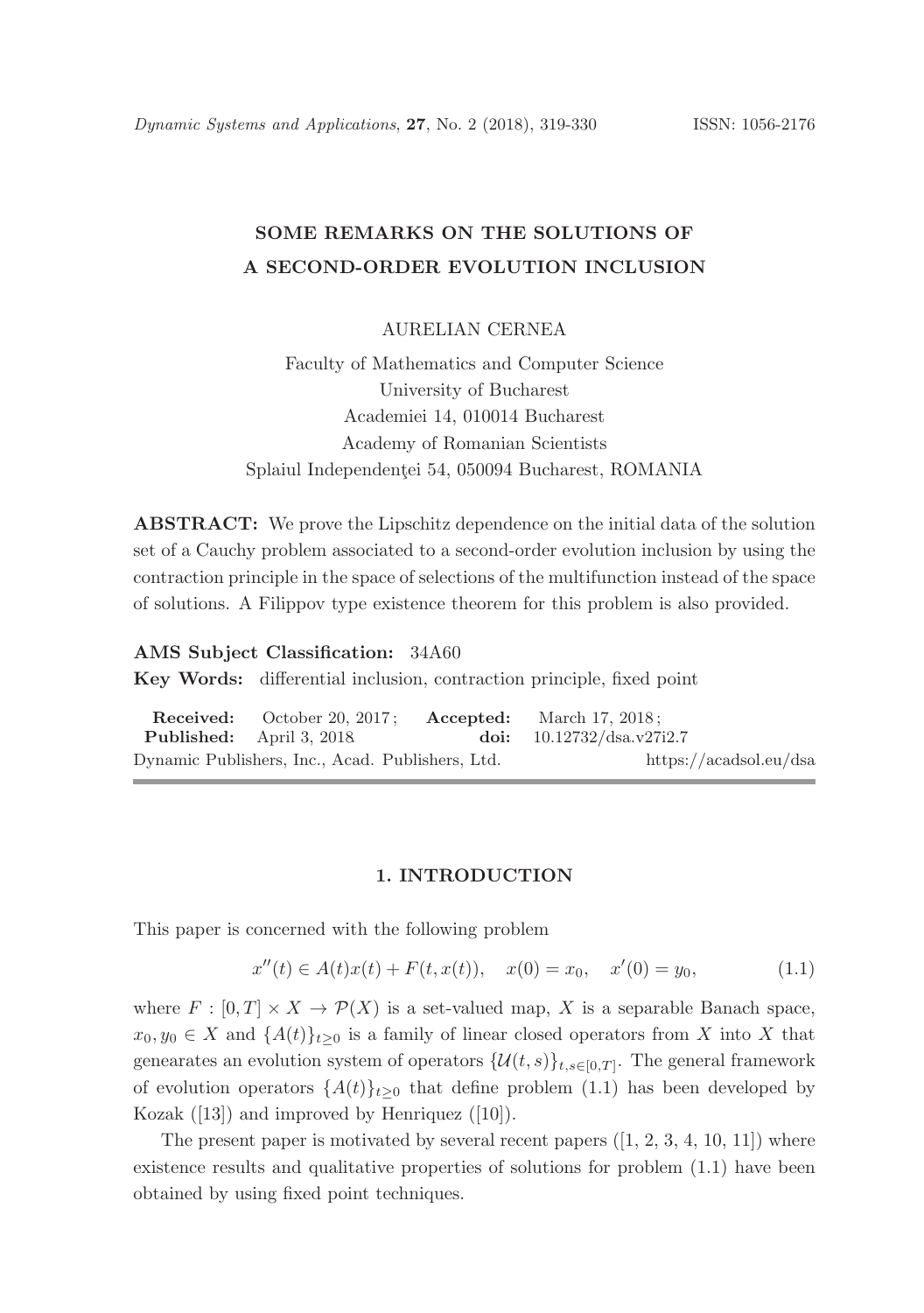In the present paper we study the properties of the map that associates to given initial conditions the set of mild solutions of problem (1.1) and the main purpose is to prove that this solution map depends Lipschitz-continuously on the initial conditions. Our approach is based on an idea of Tallos ([12, 15]) applying the set-valued contraction principle in the space of selections of the multifunction instead of the space of solutions as usual. This approach allows us to obtain also a Filippov type existence result for mild solutions of problem (1.1). Recall that for a differential inclusion defined by a lipschitzian set-valued map with nonconvex values, Filippov's theorem consists in proving the existence of a solution starting from a given "quasi" solution. Moreover, the result provides an estimate between the "quasi" solution and the solution obtained.

The results in this paper may be interpreted as extensions of similar results obtained for other classes of second order differential inclusions  $([6, 7])$  to the more general problem (1.1).

The paper is organized as follows: in Section 2 we recall some preliminary results that we use in the sequel and in Section 3 we prove our main results.

# 2. PRELIMINARIES

Let denote by I the interval  $[0, T]$ ,  $T > 0$  and let X be a real separable Banach space with the norm |.| and with the corresponding metric  $d(.,.)$ . As usual, we denote by  $C(I, X)$  the Banach space of all continuous functions  $x(.) : I \rightarrow X$  endowed with the norm  $|x(.)|_C = \sup_{t \in I} |x(t)|$  and by  $L^1(I, X)$  the Banach space of all (Bochner) integrable functions  $x(.) : I \to X$  endowed with the norm  $|x(.)|_1 = \int_0^T |x(t)| dt$ . With  $B(X)$  we denote the Banach space of linear bounded operators on X.

In what follows  $\{A(t)\}_{t>0}$  is a family of linear closed operators from X into X that genearates an evolution system of operators  $\{\mathcal{U}(t,s)\}_{t,s\in I}$ . By hypothesis the domain of  $A(t)$ ,  $D(A(t))$  is dense in X and is independent of t.

**Definition 1.** ([10, 13]) A family of bounded linear operators  $\mathcal{U}(t, s) : X \to X$ ,  $(t, s) \in \Delta := \{(t, s) \in I \times I; s \leq t\}$  is called an evolution operator of the equation

$$
x''(t) = A(t)x(t)
$$
\n
$$
(2.1)
$$

if

i) For any  $x \in X$ , the map  $(t, s) \to \mathcal{U}(t, s)x$  is continuously differentiable and:

a)  $\mathcal{U}(t,t) = 0, t \in I$ .

b) If  $t \in I$ ,  $x \in X$  then  $\frac{\partial}{\partial t} \mathcal{U}(t, s) x|_{t=s} = x$  and  $\frac{\partial}{\partial s} \mathcal{U}(t, s) x|_{t=s} = -x$ .

ii) If  $(t, s) \in \Delta$ , then  $\frac{\partial}{\partial s} \mathcal{U}(t, s) x \in D(A(t))$ , the map  $(t, s) \to \mathcal{U}(t, s) x$  is of class  $C^2$ and: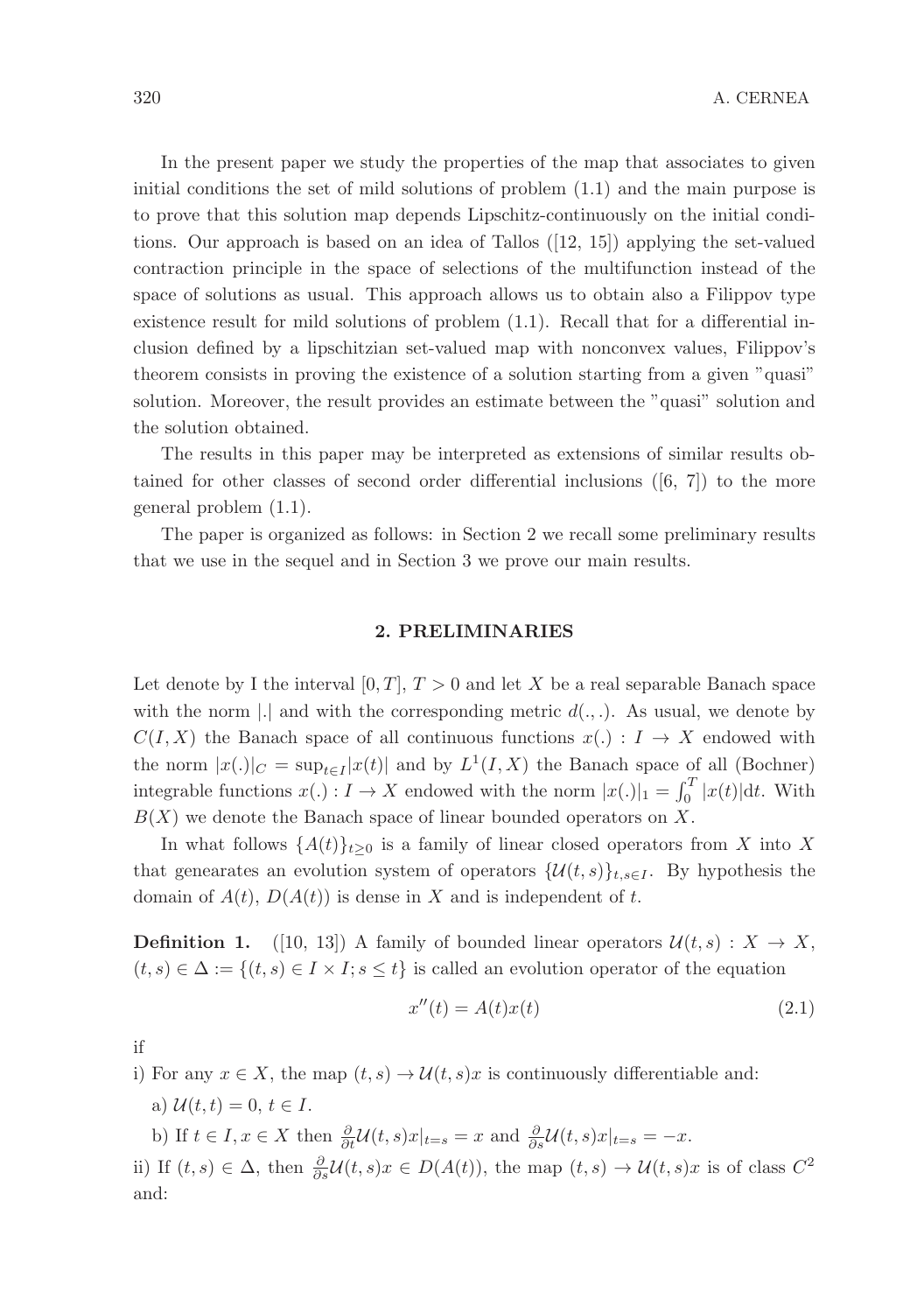a) 
$$
\frac{\partial^2}{\partial t^2} \mathcal{U}(t, s)x \equiv A(t)\mathcal{U}(t, s)x
$$
.  
b)  $\frac{\partial^2}{\partial s^2} \mathcal{U}(t, s)x \equiv \mathcal{U}(t, s)A(t)x$ .

c)  $\frac{\partial^2}{\partial s \partial t} \mathcal{U}(t,s)x|_{t=s} = 0.$ 

iii) If  $(t, s) \in \Delta$ , then there exist  $\frac{\partial^3}{\partial t^2 \partial s} \mathcal{U}(t, s) x$ ,  $\frac{\partial^3}{\partial s^2 \partial t} \mathcal{U}(t, s) x$  and:

a)  $\frac{\partial^3}{\partial t^2 \partial s} \mathcal{U}(t,s)x \equiv A(t) \frac{\partial}{\partial s} \mathcal{U}(t,s)x$  and the map  $(t,s) \to A(t) \cdot \frac{\partial}{\partial s} \mathcal{U}(t,s)x$  is continuous.

b) 
$$
\frac{\partial^3}{\partial s^2 \partial t} \mathcal{U}(t,s)x \equiv \frac{\partial}{\partial t} \mathcal{U}(t,s)A(s)x.
$$

As an example for equation  $(2.1)$  one may consider the problem  $(e.g., [11])$ 

$$
\frac{\partial^2 z}{\partial t^2}(t,\tau) = \frac{\partial^2 z}{\partial \tau^2}(t,\tau) + a(t)\frac{\partial z}{\partial t}(t,\tau), \quad t \in [0,T], \tau \in [0,2\pi],
$$
  

$$
z(t,0) = z(t,\pi) = 0, \quad \frac{\partial z}{\partial \tau}(t,0) = \frac{\partial z}{\partial \tau}(t,2\pi), \ t \in [0,T],
$$

where  $a(.) : I \to \mathbf{R}$  is a continuous function. This problem is modeled in the space  $X = L^2(\mathbf{R}, \mathbf{C})$  of  $2\pi$ -periodic 2-integrable functions from **R** to **C**,  $A_1 z = \frac{d^2 z(\tau)}{d\tau^2}$ with domain  $H^2(\mathbf{R}, \mathbf{C})$  the Sobolev space of  $2\pi$ -periodic functions whose derivatives belong to  $L^2(\mathbf{R}, \mathbf{C})$ . It is well known that  $A_1$  is the infinitesimal generator of strongly continuous cosine functions  $C(t)$  on X. Moreover,  $A_1$  has discrete spectrum; namely the spectrum of  $A_1$  consists of eigenvalues  $-n^2$ ,  $n \in \mathbb{Z}$  with associated eigenvectors  $z_n(\tau) = \frac{1}{\sqrt{2}}$  $\frac{1}{2\pi}e^{in\tau}$ ,  $n \in \mathbb{N}$ . The set  $z_n$ ,  $n \in \mathbb{N}$  is an orthonormal basis of X. In particular,  $A_1 z = \sum_{n \in \mathbf{Z}} -n^2 < z, z_n > z_n, z \in D(A_1)$ . The cosine function is given by  $C(t)z = \sum_{n \in \mathbb{Z}} \cos(nt) \leq z, z_n > z_n$  with the associated sine function  $S(t)z = t$  $z, z_0 > z_0 + \sum_{n \in \mathbf{Z}^*} \frac{\sin(nt)}{n} < z, z_n > z_n.$ 

For  $t \in I$  define the operator  $A_2(t)z = a(t) \frac{dz(\tau)}{d\tau}$  with domain  $D(A_2(t))$  =  $H^1(\mathbf{R}, \mathbf{C})$ . Set  $A(t) = A_1 + A_2(t)$ . It has been proved in [10] that this family generates an evolution operator as in Definition 1.

**Definition 2.** A continuous mapping  $x(.) \in C(I, X)$  is called a mild solution of problem (1.1) if there exists a (Bochner) integrable function  $f(.) \in L^1(I, X)$  such that

$$
f(t) \in F(t, x(t)) \quad a.e. (I), \tag{2.2}
$$

$$
x(t) = -\frac{\partial}{\partial s}\mathcal{U}(t,0)x_0 + \mathcal{U}(t,0)y_0 + \int_0^t \mathcal{U}(t,s)f(s)ds, \ t \in I.
$$
 (2.3)

We shall call  $(x(.), f(.))$  a trajectory-selection pair of  $(1.1)$  if  $f(.)$  verifies  $(2.2)$  and  $x(.)$  is defined by  $(2.3).$ 

We shall use the following notations for the solution sets of  $(1.1)$ .

$$
\mathcal{S}(x_0, y_0) = \{(x(.), f(.)); (x(.), f(.)) \text{ is a trajectory-selection pair} \tag{2.4}
$$
  
of (1.1)},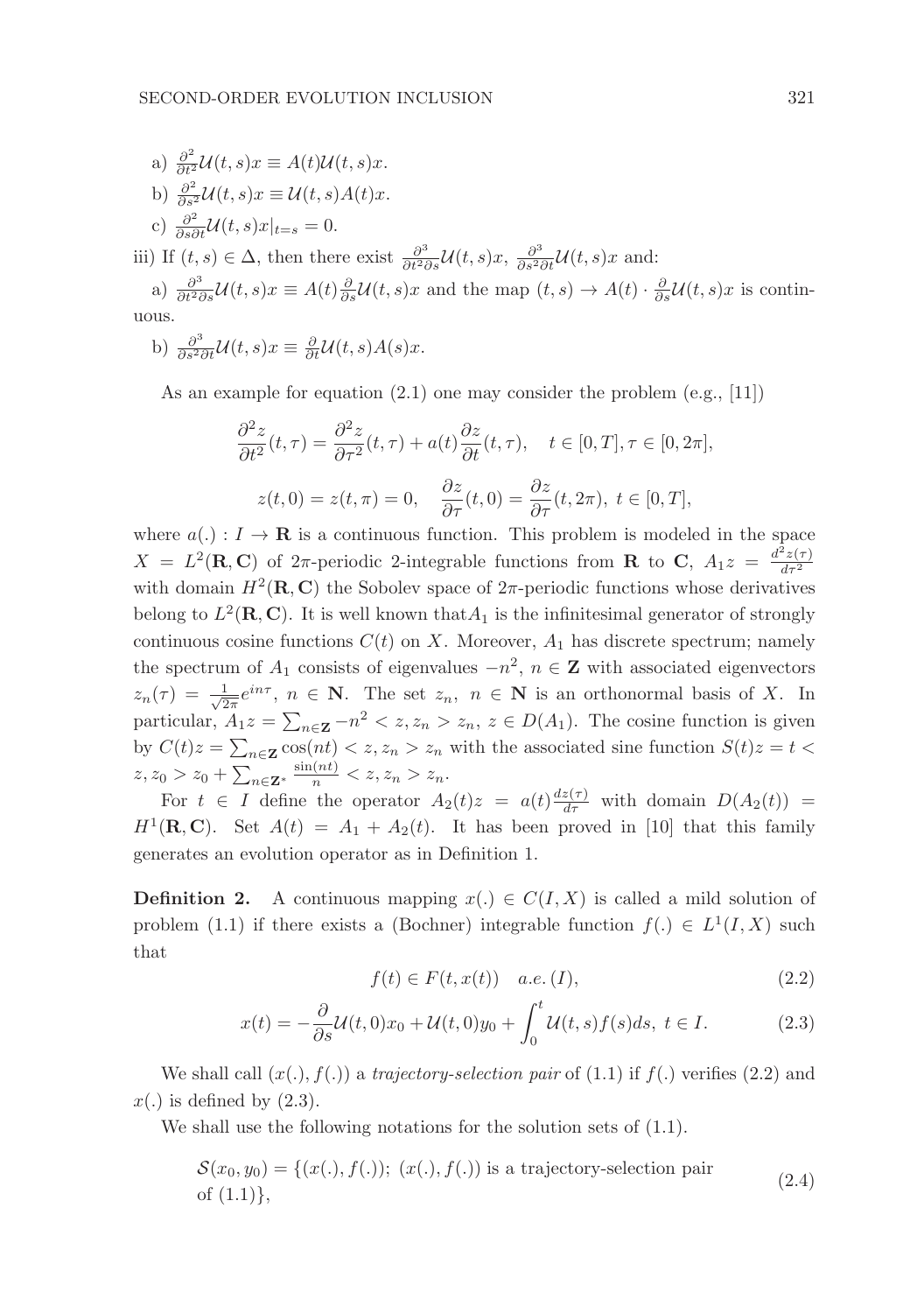$$
S_1(x_0, y_0) = \{x(.); \quad x(.) \text{ is a mild solution of } (1.1)\}. \tag{2.5}
$$

In the sequel the following conditions are satisfied.

**Hypothesis H1.** i) There exists an evolution operator  $\{U(t, s)\}_{t, s \in I}$  associated to the family  $\{A(t)\}_{t\geq0}$ .

ii) There exist  $M, M_0 \geq 0$  such that  $|\mathcal{U}(t, s)|_{B(X)} \leq M$  and  $|\frac{\partial}{\partial s}\mathcal{U}(t, s)| \leq M_0$ , for all  $(t, s) \in \Delta$ .

iii)  $F(.,.) : I \times X \to \mathcal{P}(X)$  has nonempty closed values and for every  $x \in X$ ,  $F(.,x)$  is measurable.

iv) There exists  $L(.) \in L^1(I, \mathbf{R}_+)$  such that for almost all  $t \in I, F(t,.)$  is  $L(t)$ -Lipschitz in the sense that

$$
d_H(F(t,x), F(t,y)) \le L(t)|x-y| \quad \forall \ x, y \in X,
$$

here  $d_H(A, B)$  is the Hausdorff distance between  $A, B \subset X$ 

$$
d_H(A, B) = \max\{d^*(A, B), d^*(B, A)\}, \quad d^*(A, B) = \sup\{d(a, B); a \in A\}.
$$

v)  $d(0, F(t, 0)) \leq L(t)$  a.e. (I)

Let  $m(t) = \int_0^t L(u) du$  and for given  $\alpha \in \mathbf{R}$  we consider on  $L^1(I, X)$  the following norm

$$
|f|_1 = \int_0^T e^{-\alpha m(t)} |f(t)| dt, \quad f \in L^1(I, X),
$$

which is equivalent with the usual norm on  $L^1(I, X)$ .

Consider the following norm on  $C(I, X) \times L^1(I, X)$ 

$$
|(x, f)|_{C \times L} = |x|_C + |f|_1 \quad \forall (x, f) \in C(I, X) \times L^1(I, X).
$$

Finally we recall some basic results concerning set valued contractions that we shall use in the sequel.

Let  $(Z, d)$  be a metric space and consider a set valued map T on Z with nonempty closed values in Z. T is said to be a  $\lambda$ -contraction if there exists  $0 < \lambda < 1$  such that:

$$
d_H(T(x), T(y)) \le \lambda d(x, y) \quad \forall x, y \in Z
$$

If Z is complete, then every set valued contraction has a fixed point, i.e. a point  $z \in Z$  such that  $z \in T(z)$  ([8]).

We denote by  $Fix(T)$  the set of all fixed point of the multifunction T. Obviously,  $Fix(T)$  is closed.

**Theorem 3.** ([14]) Let Z be a complete metric space and suppose that  $T_1, T_2$  are λ-contractions with closed values in Z. Then

$$
d_H(Fix(T_1), Fix(T_2)) \le \frac{1}{1-\lambda} \sup_{z \in Z} d_H(T_1(z), T_2(z)).
$$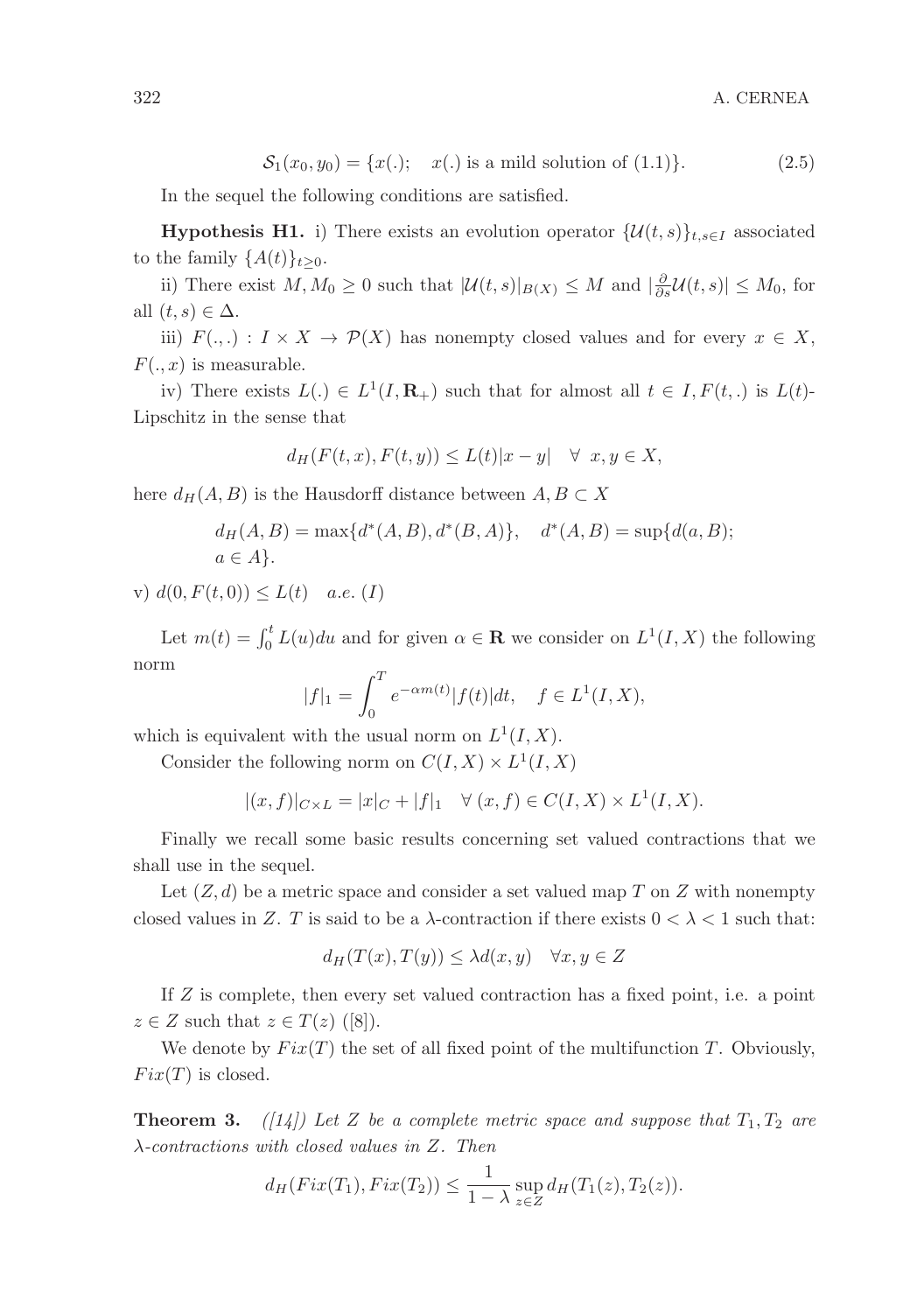## 3. THE MAIN RESULTS

We are ready now to show that the set of all trajectory-selection pairs of  $(1.1)$  depends Lipschitz-continuously on the initial condition.

**Theorem 4.** Let Hypothesis H1 be satisfied and let  $\alpha > M$ .

Then the map  $(x_0, y_0) \rightarrow \mathcal{S}(x_0, y_0)$  is Lipschitz-continuous on  $X \times X$  with nonempty closed values in  $C(I, X) \times L^1(I, X)$ .

**Proof.** Let us consider  $x_0, y_0 \in X, f(.) \in L^1(I, X)$  and define the following set valued maps

$$
M_{x_0, y_0, f}(t) = F(t, -\frac{\partial}{\partial s} \mathcal{U}(t, 0)x_0 + \mathcal{U}(t, 0)y_0 + \int_0^t \mathcal{U}(t, s) f(s) ds), t \in I \tag{3.1}
$$

$$
T_{x_0,y_0}(f) = \{ \phi(.) \in L^1(I, X); \quad \phi(t) \in M_{x_0,y_0,f}(t) \quad a.e. (I) \}.
$$
 (3.2)

We shall prove first that  $T_{x_0,y_0}(f)$  is nonempty and closed for every  $f \in L^1(I,X)$ . The fact that that the set valued map  $M_{x_0,y_0,f}(.)$  is measurable is known. For example, the map  $t \to -\frac{\partial}{\partial s} \mathcal{U}(t,0)x_0 + \mathcal{U}(t,0)y_0 + \int_0^t \mathcal{U}(t,s)f(s)ds$  can be approximated by step functions and we can apply Theorem III. 40 in  $[5]$ . Since the values of F are closed and X is separable with the measurable selection theorem (Theorem III.6 in  $[5]$ ) we infer that  $M_{x_0,y_0,f}$ .) admits a measurable selection  $\phi$ . According to Hypothesis H1 one has

$$
|\phi(t)| \le d(0, F(t,0)) + d_H(F(t,0), F(t, x(t))) \le L(t)(1+|x(t)|)
$$
  

$$
\le L(t)(1+M_0|x_0|+M|y_0|+\int_0^t M|f(s)|ds).
$$

Thus integrating by parts we obtain

$$
\int_0^T e^{-\alpha m(t)} |\phi(t)| dt \le \int_0^T e^{-\alpha m(t)} L(t) (1 + M_0 |x_0| + M |y_0| +
$$
  

$$
\int_0^t M |f(s)| ds) dt \le \frac{1 + M_0 |x_0|}{\alpha} + \frac{M |y_0|}{\alpha} + \frac{M |f|_1}{\alpha}.
$$

Hence, if  $\phi(.)$  is a measurable selection of  $M_{x_0,y_0,f}(.)$ , then  $\phi(.) \in L^1(I,X)$  and thus  $T_{x_0,y_0}(f) \neq \emptyset.$ 

The set  $T_{x_0,y_0}(f)$  is closed. Indeed, if  $\phi_n \in T_{x_0,y_0}(f)$  and  $|\phi_n - \phi|_1 \to 0$  then we can pass to a subsequence  $\phi_{n_k}$  such that  $\phi_{n_k}(t) \to \phi(t)$  for a.e.  $t \in I$ , and we find that  $\phi \in T_{x_0, y_0}(f)$ .

The next step of the proof will show that  $T_{x_0,y_0}(.)$  is a contraction on  $L^1(I,X)$ .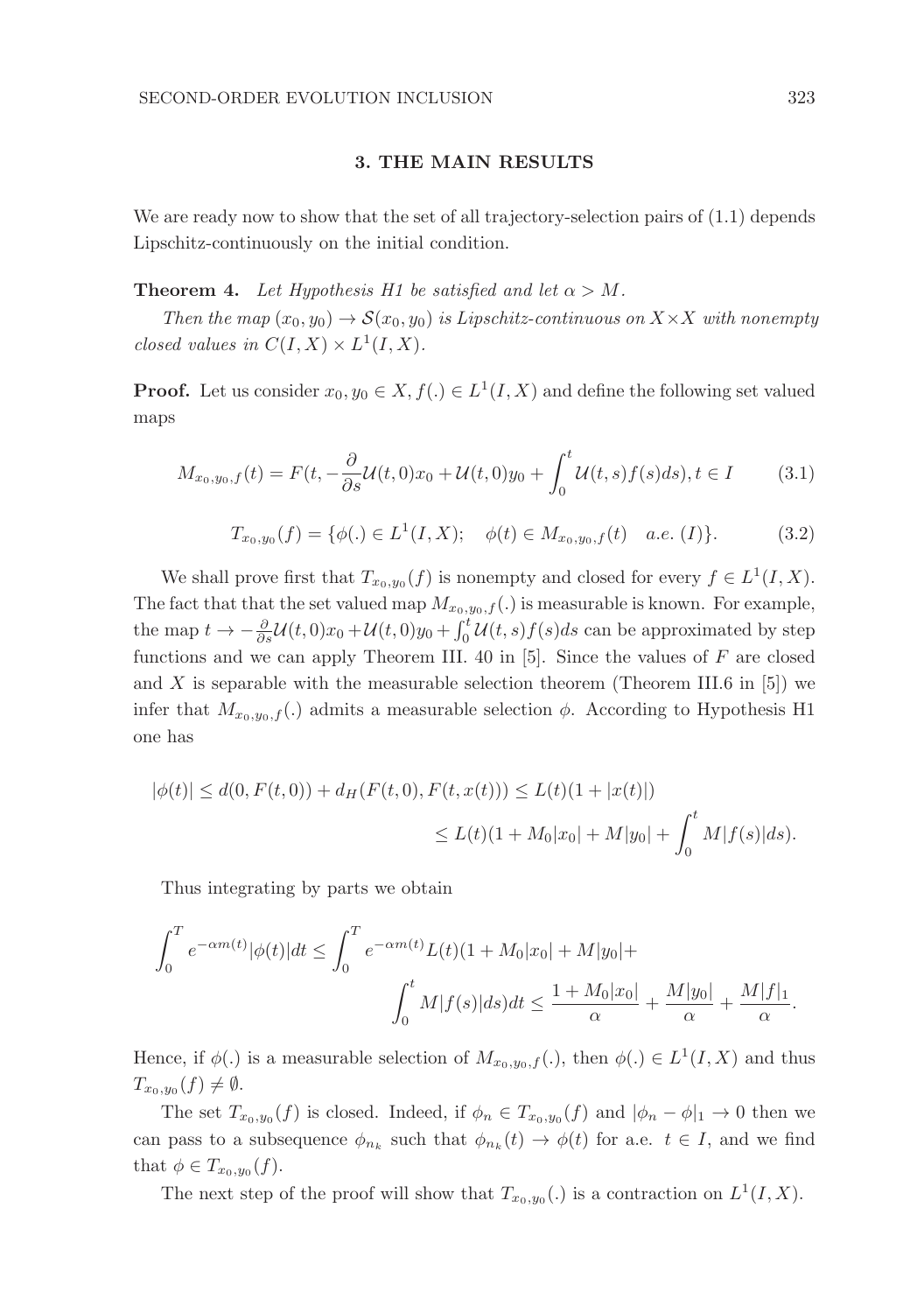Let  $f, g \in L^1(I, X)$  be given,  $\phi \in T_{x_0, y_0}(f)$  and let  $\varepsilon > 0$ . Consider the following set valued map

$$
G(t) = M_{x_0, y_0, g}(t) \cap \{x \in X; \ |\phi(t) - x| \le L(t) | \int_0^t \mathcal{U}(t, s) (f(s) - g(s)) ds | + \varepsilon \}.
$$

Since

$$
d(\phi(t), M_{x_0, y_0, g}(t)) \leq d(F(t, -\frac{\partial}{\partial s}\mathcal{U}(t, 0)x_0 + \mathcal{U}(t, 0)y_0
$$
  
+ 
$$
\int_0^t \mathcal{U}(t, s) f(s) ds), F(t, -\frac{\partial}{\partial s}\mathcal{U}(t, 0)x_0 + \mathcal{U}(t, 0)y_0
$$
  
+ 
$$
\int_0^t \mathcal{U}(t, s) g(s) ds)) \leq L(t) |\int_0^t \mathcal{U}(t, s) (f(s) - g(s)) ds|
$$

we deduce that  $G(.)$  has nonempty closed values. Moreover, according to Proposition III.4 in [5],  $G(.)$  is measurable. Let  $\psi(.)$  be a measurable selection of  $G(.)$ . It follows that  $\psi \in T_{x_0, y_0}(g)$  and

$$
|\phi - \psi|_1 = \int_0^T e^{-\alpha m(t)} |\phi(t) - \psi(t)| dt \le \int_0^T e^{-\alpha m(t)} L(t) (\int_0^t M|f(s) - g(s)|ds) dt + \int_0^T \varepsilon e^{-\alpha m(t)} dt \le \frac{M}{\alpha} |f - g|_1 + \varepsilon \int_0^T e^{-\alpha m(t)} dt.
$$

Since  $\varepsilon$  was arbitrary, we deduce that

$$
d(\phi, T_{x_0,y_0}(g)) \leq \frac{M}{\alpha}|f - g|_1.
$$

Replacing  $f$  by  $g$  we obtain

$$
d(T_{x_0,y_0}(f),T_{x_0,y_0}(g))\leq \frac{M}{\alpha}|f-g|_1,
$$

hence  $T_{x_0,y_0}(.)$  is a contraction on  $L^1(I,X)$ .

Consequently  $T_{x_0,y_0}(.)$  admits a fixed point  $f(.) \in L^1(I,X)$ . We define  $x(t) =$  $-\frac{\partial}{\partial s}\mathcal{U}(t,0)x_0 + \mathcal{U}(t,0)y_0 + \int_0^t \mathcal{U}(t,s)f(s)ds.$ 

We have that  $\mathcal{S}(x_0, y_0) \subset C(I, X) \times L^1(I, X)$  is a closed subset. Let  $(x_n, f_n) \in$  $\mathcal{S}(x_0, y_0), |(x_n, f_n) - (x, f)|_{C \times L} \to 0$ . Thus,  $f_n \in Fix(T_{x_0, y_0}),$  which is a closed set, and thus  $f(.) \in Fix(T_{x_0,y_0})$ . Set  $y(t) = -\frac{\partial}{\partial s}\mathcal{U}(t,0)x_0 + \mathcal{U}(t,0)y_0 + \int_0^t \mathcal{U}(t,s)f(s)ds$ and we prove that  $y(.) = x(.)$ . One may write

$$
|y - x_n|_C = \sup_{t \in I} |y(t) - x_n(t)| \le \sup_{t \in I} M \int_0^t |f_n(u) - f(u)| du \le M e^{\alpha m(T)} |f_n - f|_1
$$

and finally we get that  $y(.) = x(.)$ .

We prove next the following inequality

$$
d_H(T_{x_1,y_1}(f), T_{x_2,y_2}(f)) \le \frac{1}{\alpha}(M_0|x_1 - x_2| + M|y_1 - y_2|)
$$
\n(3.3)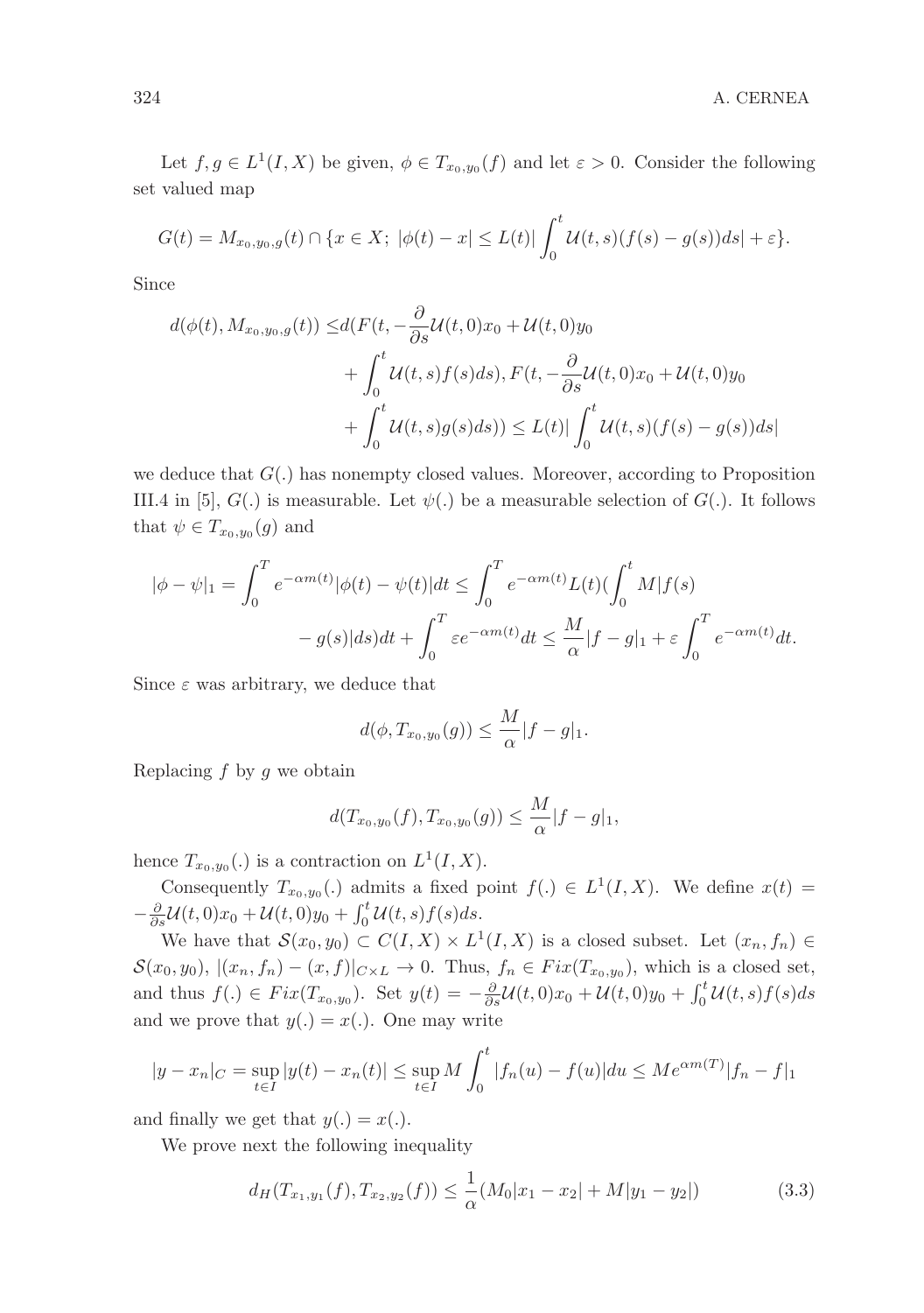$\forall f \in L^1(I, X), x_1, x_2, y_1, y_2 \in X$ . Let us consider the set-valued map

$$
G_1(t) = M_{x_1, x_2, f}(t) \cap \{z \in X; \ |\phi(t) - z| \le L(t) \left(\left|\frac{\partial}{\partial s} \mathcal{U}(t, 0)\right| |x_1 - x_2| + |\mathcal{U}(t, 0)| |y_1 - y_2| + \varepsilon\right\},\
$$

 $t \in I$ , where  $\phi(.)$  is a measurable selection of  $M_{x_1,y_1,f}(.)$  and  $\varepsilon > 0$ .

With the same arguments used for the set valued map  $G(.)$ , we deduce that  $G_1(.)$ is measurable with nonempty closed values. Let  $\psi(.)$  be a measurable selection of  $G_1(.)$ . It follows that  $\psi(.) \in T_{x_2,y_2}(f)$  and

$$
|\phi - \psi|_1 = \int_0^T e^{-\alpha m(t)} |\phi(t) - \psi(t)| dt \le \int_0^T e^{-\alpha m(t)} L(t) (|\frac{\partial}{\partial s} \mathcal{U}(t, 0)|
$$
  

$$
\cdot |x_1 - x_2| + |\mathcal{U}(t, 0)| |y_1 - y_2| dt + \varepsilon \int_0^T e^{-\alpha m(t)} dt \le \frac{M_0}{\alpha} |x_1 - x_2|
$$
  

$$
+ \frac{M}{\alpha} |y_1 - y_2| + \varepsilon \int_0^T e^{-\alpha m(t)} dt.
$$

Since  $\varepsilon$  was arbitrary, we deduce that

$$
d(\phi, T_{x_2,y_2}(f)) \leq \frac{1}{\alpha}(M_0|x_1 - x_2| + M|y_1 - y_2|).
$$

Replacing  $(x_1, y_1)$  by  $(x_2, y_2)$  we obtain (3.3).

From (3.3) and Theorem 3 we obtain

$$
d_H(Fix(T_{x_1,y_1}), Fix(T_{x_2,y_2})) \leq \frac{1}{\alpha - M}(M_0|x_1 - x_2| + M|y_1 - y_2|).
$$

Let  $x_1, x_2, y_1, y_2 \in X$  and  $(x(.), f(.) \in S(x_1, y_1)$ . In particular,  $f(.) \in Fix(T_{x_1, y_1})$ and thus, for every  $\varepsilon > 0$  there exists  $g(.) \in Fix(T_{x_2,y_2})$  such that

$$
|f - g|_1 \le \frac{1}{\alpha - M} (M_0 |x_1 - x_2| + M |y_1 - y_2|) + \varepsilon. \tag{3.4}
$$

Put  $z(t) = -\frac{\partial}{\partial s}\mathcal{U}(t,0)x_0 + \mathcal{U}(t,0)y_0 + \int_0^t \mathcal{U}(t,s)g(s)ds$ . One has

$$
|x - z|_C = \sup_{t \in I} |x(t) - z(t)| \le M_0 |x_1 - x_2| + M|y_1 - y_2|
$$
  
+ 
$$
\sup_{t \in I} \int_0^t M|f(s) - g(s)|ds \le M_0 |x_1 - x_2| + M|y_1 - y_2|
$$
  
+ 
$$
MTe^{\alpha m(t)}|f - g|_1 \le (1 + \frac{Me^{\alpha m(t)}}{\alpha - M})(M_0 |x_1 - x_2| + M|y_1 - y_2|)
$$
  
+ 
$$
\frac{Me^{\alpha m(t)}}{\alpha - M} \varepsilon.
$$

If we denote  $k = \max\{M_0 + \frac{M M_0 e^{\alpha m(T)}}{\alpha - M}, M + \frac{M^2 e^{\alpha m(T)}}{\alpha - M}\}\$  we deduce first that

$$
d((x, f), S(x_2, y_2)) \le k[|x_1 - x_2| + |y_1 - y_2|]
$$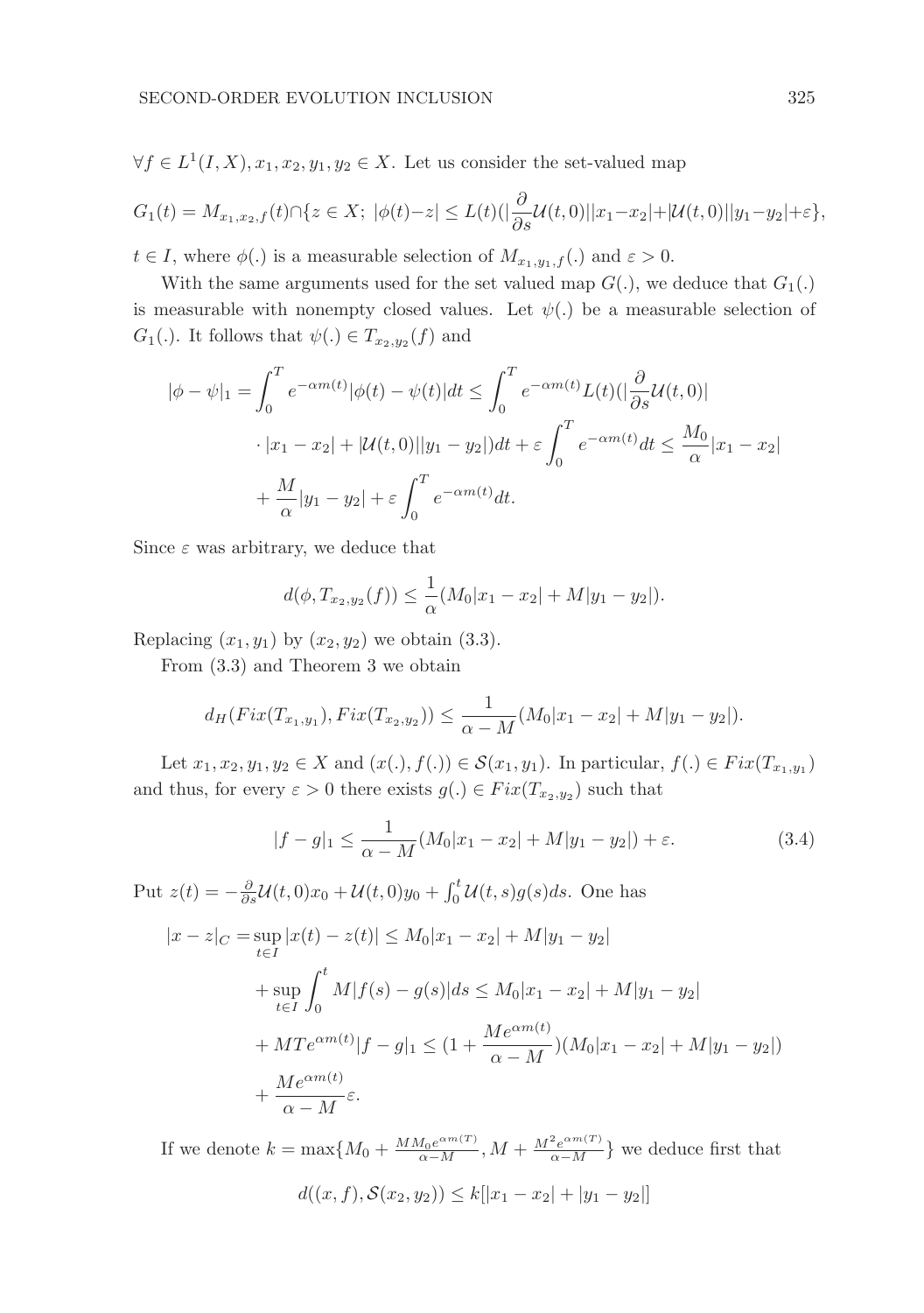and by interchanging  $(x_1, y_1)$  and  $(x_2, y_2)$  we obtain

$$
d_H(\mathcal{S}(x_1, y_1), \mathcal{S}(x_2, y_2)) \le k[|x_1 - x_2| + |y_1 - y_2|]
$$

and the proof is complete.

Obviously, from Theorem 4 we also obtain

**Corollary 5.** Let Hypothesis H1 be satisfied and let  $\alpha > M$ . Then the map  $(x_0, y_0) \rightarrow S_1(x_0, y_0)$  is Lipschitz continuous on  $X \times X$  with nonempty values in  $C(I, X)$ .

In general, under the hypothesis of Theorem 4 the set  $\mathcal{S}_1(x_0, y_0)$  is not closed in  $C(I, X)$ . The next result shows that if X is reflexive and the multifunction  $F(.,.)$  is convex valued and integrably bounded then  $S_1(x_0, y_0) \subset C(I, X)$  is closed.

Let  $B$  be the closed unit ball in  $X$ .

**Theorem 6.** Assume that X is reflexive,  $\alpha > M$  and let  $F(.,.) : I \times X \to \mathcal{P}(X)$  be a convex valued set valued map that satisfies Hypothesis H1. Assume that there exists  $k(.) \in L^1(I, X)$  such that for almost all  $t \in I$  and for all  $x \in X$ ,  $F(t, x) \subset k(t)B$ . Then for every  $x_0, y_0 \in X$ , the set  $\mathcal{S}_1(x_0, y_0) \subset C(I, X)$  is closed.

**Proof.** Let  $x_n(.) \in S_1(x_0, y_0)$  such that  $|x_n - x|_C \to 0$ . There exists  $h_n(.) \in L^1(I, X)$ such that  $(x_n(.), h_n(.))$  is a trajectory-selection pair of  $(1.1) \forall n \in N$ . We define  $f_n(t) = e^{-\alpha m(t)} h_n(t), t \in I.$ 

The set valued map  $F(.,.)$  being integrably bounded, we have that  $f_n(.)$  is bounded in  $L^1(I, X)$  and  $\forall \varepsilon > 0, \exists \delta > 0$  such that  $\forall E \subset I$ ,  $\mu(E) < \delta$   $|\int_E f_n(s) ds| < \varepsilon$ uniformly with respect to n. Moreover, X is reflexive and so by the Dunford-Pettis criterion  $([9])$ , taking a subsequence and keeping the same notations, we may assume that  $f_n(.)$  converges weakly in  $L^1(I, X)$  to some  $f(.) \in L^1(I, X)$ .

We recall that for convex subsets of a Banach space the strong closure coincides with the weak closure. We apply this result. Since  $f_n(.)$  converges weakly in  $L^1(I, X)$ to  $f(.) \in L^1(I,X)$  for all  $h \geq 0$ ,  $f(.)$  belongs to the weak closure of the convex hull  $co{f_n(.)}_{n\geq h}$  of the subset  ${f_n(.)}_{n\geq h}$ . It coincides with the strong closure of  $co{f_n(.)}_n \geq_h$ . Hence there exist  $\lambda_i^n > 0, i = n, \dots k(n)$  such that

$$
\sum_{i=1}^{k(n)} \lambda_i^n = 1, \quad g_n(.) = \sum_{i=n}^{k(n)} \lambda_i^n f_i(.) \in co\{f_n(.)\}_{n \ge h}
$$

and such that  $g_n(.)$  converges strongly to  $f(.)$  in  $L^1(I,X)$ . Let

$$
l_n(.) = \sum_{i=n}^{k(n)} \lambda_i^n h_i(.)
$$

 $\Box$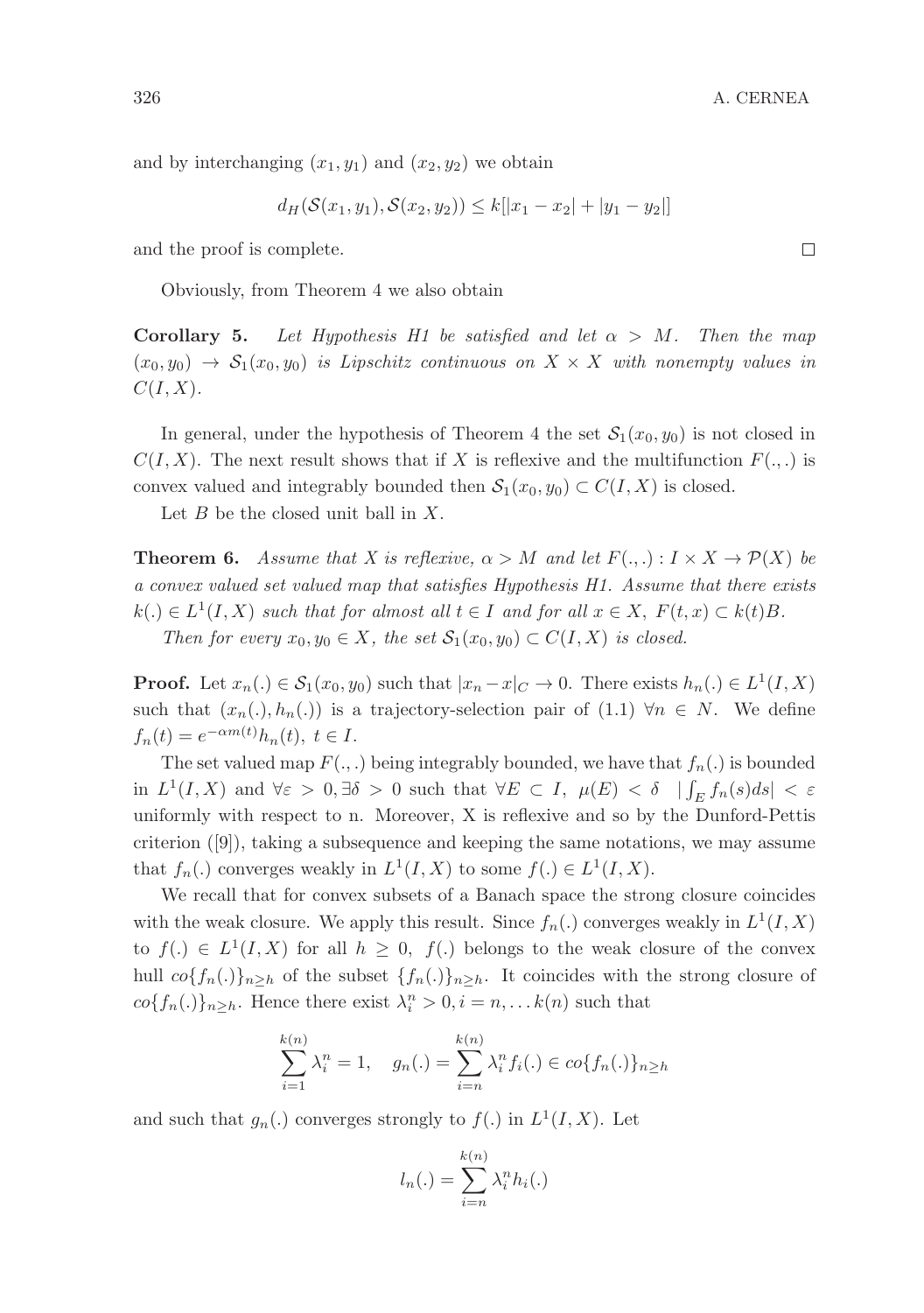Then there exists a subsequence  $g_{n_j}(\cdot)$  that converges to  $f(\cdot)$  almost everywhere. Hence,  $l_{n_j}$ . converges almost everywhere to  $l(.) = e^{\alpha m(.)} f(.) \in L^1(I, X)$ . Hence using the Lebesque dominated convergence theorem, for every  $t \in I$  we obtain

$$
\lim_{j \to \infty} \int_0^t \mathcal{U}(t, s) l_{n_j}(s) ds = \int_0^t \mathcal{U}(t, s) l(s) ds
$$

We define

$$
y(t) = -\frac{\partial}{\partial s} \mathcal{U}(t,0)x_0 + \mathcal{U}(t,0)y_0 + \int_0^t \mathcal{U}(t,s)l(s)ds, \quad t \in I
$$

and observe that

$$
|x(t) - y(t)| \le |x(.) - x_{n_j}(.)|_C + |\int_0^t \mathcal{U}(t, s) l_{n_j}(s) ds - \int_0^t \mathcal{U}(t, s) l(s) ds|
$$

which yields  $x(t) = y(t) \,\forall t \in I$ .

Let us observe now that for almost every  $t \in I$ 

$$
l_{n_j}(t) \in \sum_{i=n_j}^{k(n_j)} \lambda_i^{n_j} F(t, x_i(t)) \subset F(t, x(t)) + L(t) \sum_{i=n_j}^{k(n_j)} \lambda_i^{n_j} |x(t) - x_i(t)| B.
$$

Since  $\lim_{i\to\infty} |x(t)-x_i(t)|=0$ , we deduce that  $f(t)\in F(t,x(t))$  a.e.(I) and the proof is complete.  $\Box$ 

Using the same idea as in the proof of Theorem 4 one may obtain a Filippov type existence result for problem (1.1).

**Theorem 7.** Let Hypothesis H1 be satisfied and let  $\alpha > M$  and let  $y(.)$  be a mild solution of the problem

$$
x'' = A(t)x + g(t) \quad x(0) = x_1, \quad x'(0) = y_1,
$$

where  $g(.) \in L^1(I, X)$  and there exists  $p(.) \in L^1(I, \mathbf{R})$  such that

$$
d(g(t), F(t, y(t))) \le p(t), \quad a.e. \ (I).
$$

Then for every  $\varepsilon > 0$  there exists x(.) a mild solution of (1.1) satisfying for all  $t \in I$ 

$$
|x(t) - y(t)| \le (M_0 + \frac{MM_0T}{\alpha - M} e^{\alpha m(t)}) |x_0 - y_0| + (M + \frac{M^2}{\alpha - M} e^{\alpha m(t)}) |x_1 - y_1| + \frac{\alpha M e^{\alpha m(t)}}{\alpha - M} \int_0^T e^{-\alpha m(s)} p(s) ds + \varepsilon.
$$
 (3.5)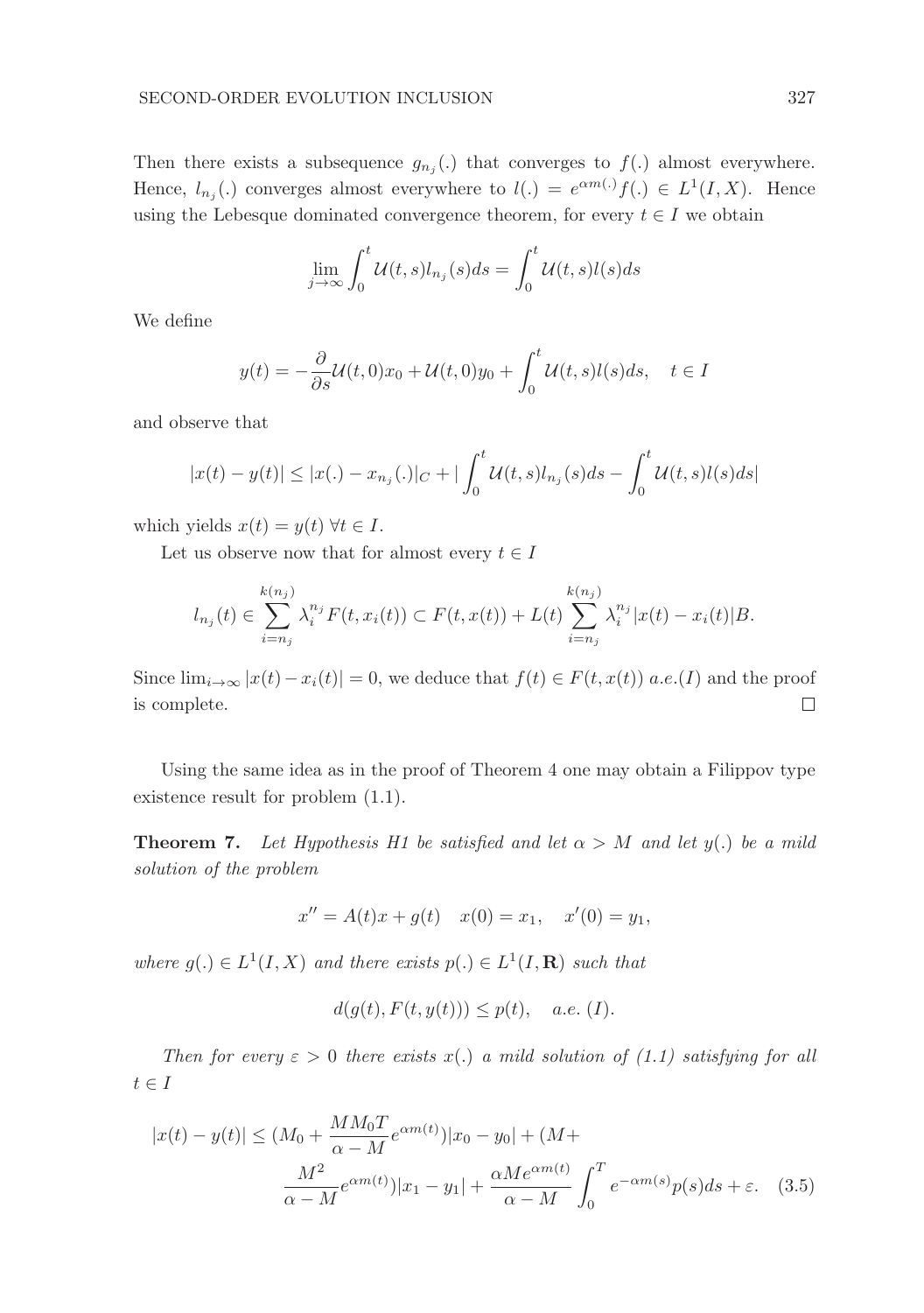Proof. We keep the same notations as in the proof of Theorem 4. Consider the following set-valued maps

$$
\tilde{F}(t,x) = F(t,x) + p(t)B, \quad (t,x) \in I \times X,
$$
  

$$
\tilde{M}_{x_1,y_1,f}(t) = \tilde{F}(t, -\frac{\partial}{\partial s}\mathcal{U}(t,0)x_0 + \mathcal{U}(t,0)y_0 + \int_0^t \mathcal{U}(t,s)f(s)ds), t \in I
$$
  

$$
\tilde{T}_{x_1,y_1}(f) = \{\phi(.) \in L^1(I,X); \quad \phi(t) \in \tilde{M}_{x_1,y_1,f}(t) \quad a.e. \ (I)\},
$$

 $f \in L^1(I, X)$ , where B is the closed unit ball in X. Obviously,  $\tilde{F}(.,.)$  satisfies Hypothesis H1.

As in the proof of Theorem 4 we obtain that  $\tilde{T}_{x_1,y_1}(.)$  is also a  $\frac{M}{\alpha}$ -contraction on  $L^1(I, X)$  with closed nonempty values.

We prove next the following estimate

$$
d_H(T_{x_0,y_0}(f), \tilde{T}_{x_1,y_1}(f)) \le \frac{M_0}{\alpha}|x_0 - x_1| + \frac{M}{\alpha}|y_0 - y_1| + \int_0^T e^{-\alpha m(t)} p(t) dt \qquad (3.6)
$$

 $\forall f(.) \in L^1(I, X).$ 

Let  $\phi \in T_{x_0, y_0}(f)$ ,  $\delta > 0$  and, for  $t \in I$ , define

$$
G_1(t) = \tilde{M}_{x_1, y_1, f}(t) \cap \{z \in X; |\phi(t) - z| \le L(t) \left( \left| \frac{\partial}{\partial s} \mathcal{U}(t, 0) \right| | x_1 - x_0 | + |\mathcal{U}(t, 0)| | y_1 - y_0 | \right) + p(t) + \delta \}.
$$

With the same arguments used for the set-valued map  $G(.)$  in the proof of Theorem 4, we deduce that  $G_1(.)$  is measurable with nonempty closed values. Let  $\psi(.)$  be a measurable selection of  $G_1(.)$ . It follows that  $\psi(.) \in \tilde{T}_{y_0, y_1}(f)$  and one has

$$
|\phi - \psi|_1 = \int_0^T e^{-\alpha m(t)} |\phi(t) - \psi(t)| dt \le \int_0^T e^{-\alpha m(t)} [L(t) (|\frac{\partial}{\partial s} \mathcal{U}(t, 0)| |x_1 - x_2| + |\mathcal{U}(t, 0)| |y_1 - y_2|) + p(t) + \delta] dt \le \frac{M_0}{\alpha} |x_0 - x_1| + \frac{M}{\alpha} |y_0 - y_1| + \int_0^T e^{-\alpha m(t)} p(t) dt + \delta \int_0^T e^{-\alpha m(t)} p(t) dt.
$$

Since  $\delta > 0$  was arbitrary, as above, we obtain (3.6). Applying Theorem 3 we get

$$
d_H(Fix(T_{x_0,y_0}), Fix(\tilde{T}_{x_1,y_1})) \le \frac{M_0}{\alpha - M}|x_0 - y_0| + \frac{M}{\alpha - M}|x_1 - y_1| + \frac{\alpha}{\alpha - M} \int_0^T e^{-\alpha m(t)} p(t) dt.
$$

Since  $g(.) \in Fix(\tilde{T}_{x_1,y_1})$  it follows that there exists  $f(.) \in Fix(T_{x_0,y_0})$  such that for any  $\varepsilon > 0$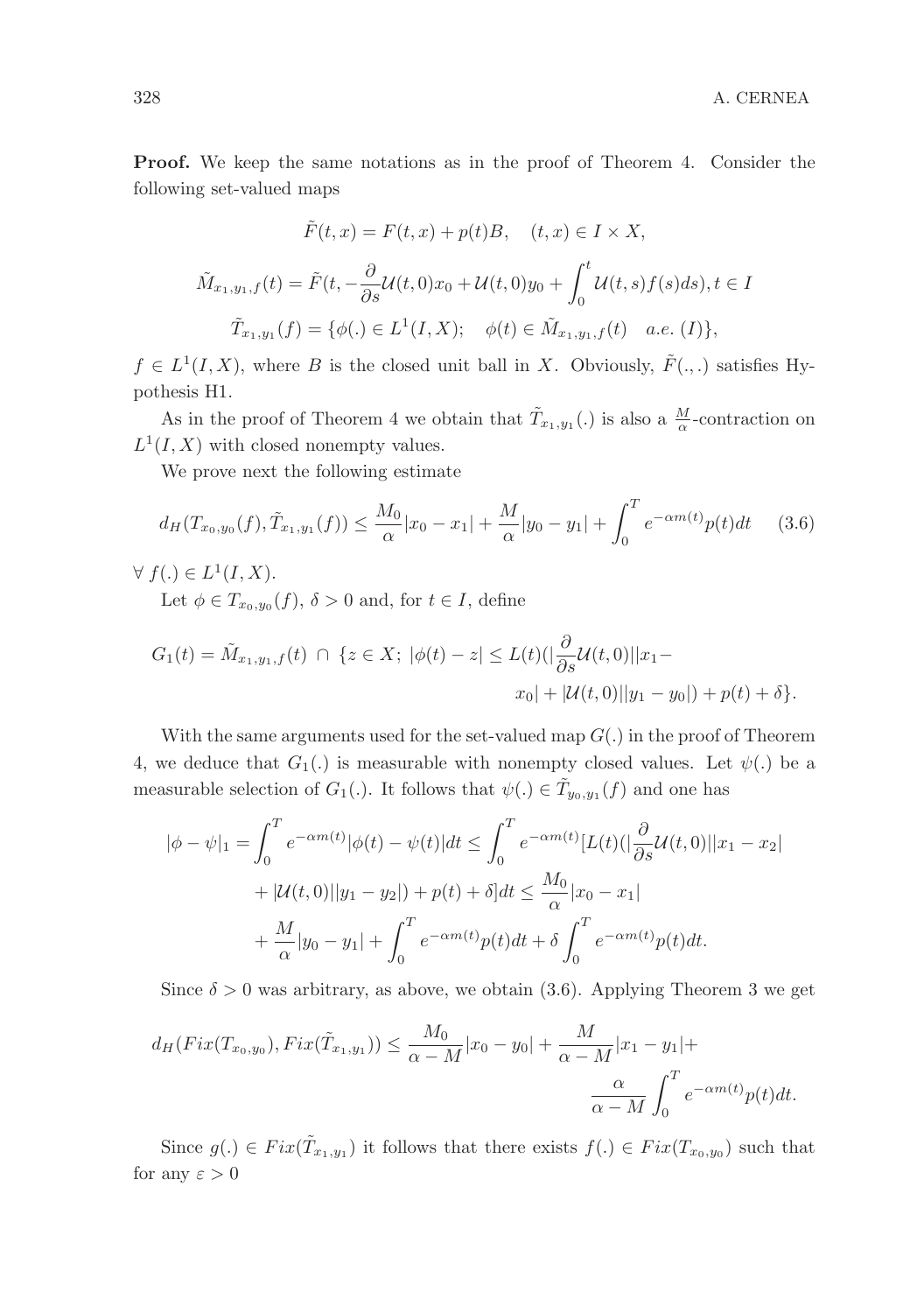$$
|g - f|_1 \le \frac{M_0}{\alpha - M}|x_0 - x_1| + \frac{M}{\alpha - M}|y_0 - y_1| + \frac{\alpha}{\alpha - M} \int_0^T e^{-\alpha m(t)} p(t) dt + \frac{\varepsilon}{M e^{\alpha m(T)}}.
$$
 (3.7)

We define  $x(t) = -\frac{\partial}{\partial s}\mathcal{U}(t,0)x_0 + \mathcal{U}(t,0)y_0 + \int_0^t \mathcal{U}(t,s)f(s)ds, t \in I$  and we have

$$
|x(t) - y(t)| \le M_0 |x_0 - x_1| + M|y_0 - y_1| + M e^{\alpha m(t)} |f - g|_1.
$$

Combining the last inequality with (3.7) we obtain (3.5).

#### **REFERENCES**

- [1] A. Baliki, M. Benchohra, J.R. Graef, Global existence and stability of second order functional evolution equations with infinite delay, *Electronic J. Qual. Theory* Differ. Equations, 2016, no. 23, (2016), 1-10.
- [2] A. Baliki, M. Benchohra, J.J. Nieto, Qualitative analysis of second-order functional evolution equations, Dynamic Syst. Appl., 24 (2015), 559-572.
- [3] M. Benchohra, I. Medjadj, Global existence results for second order neutral functional differential equations with state-dependent delay, Comment. Math. Univ. Carolin., 57, (2016), 169-183.
- [4] M. Benchohra, N. Rezzoug, Measure of noncompactness and second-order evolution equations, Gulf J. Math., 4 (2016), 71-79.
- [5] C. Castaing, M. Valadier, Convex Analysis and Measurable Multifunctions, Springer, Berlin (1977).
- [6] A. Cernea, On a second-order differential inclusion, Atti Semin. Mat. Fis. Univ. Modena, 55 (2007), 3-12.
- [7] A. Cernea, Lipschitz-continuity of the solution map of some nonconvex secondorder differential inclusions, Fasc. Math., 41 (2009), 45-54.
- [8] H. Covitz, S. B. Nadler jr., Multivalued contraction mapping in generalized metric spaces, Israel J. Math., 8 (1970), 5-11.
- [9] N. Dunford, B.J. Pettis, Linear operators and summable functions, Trans. Amer. Math. Soc., **47** (1940), 323-392.
- [10] H.R. Henriquez, Existence of solutions of nonautonomous second order functional differential equations with infinite delay, Nonlinear Anal., 74 (2011), 3333-3352.
- [11] H.R. Henriquez, V. Poblete, J.C. Pozo, Mild solutions of non-autonomous second order problems with nonlocal initial conditions, J. Math. Anal. Appl., 412 (2014), 1064-1083.

 $\Box$